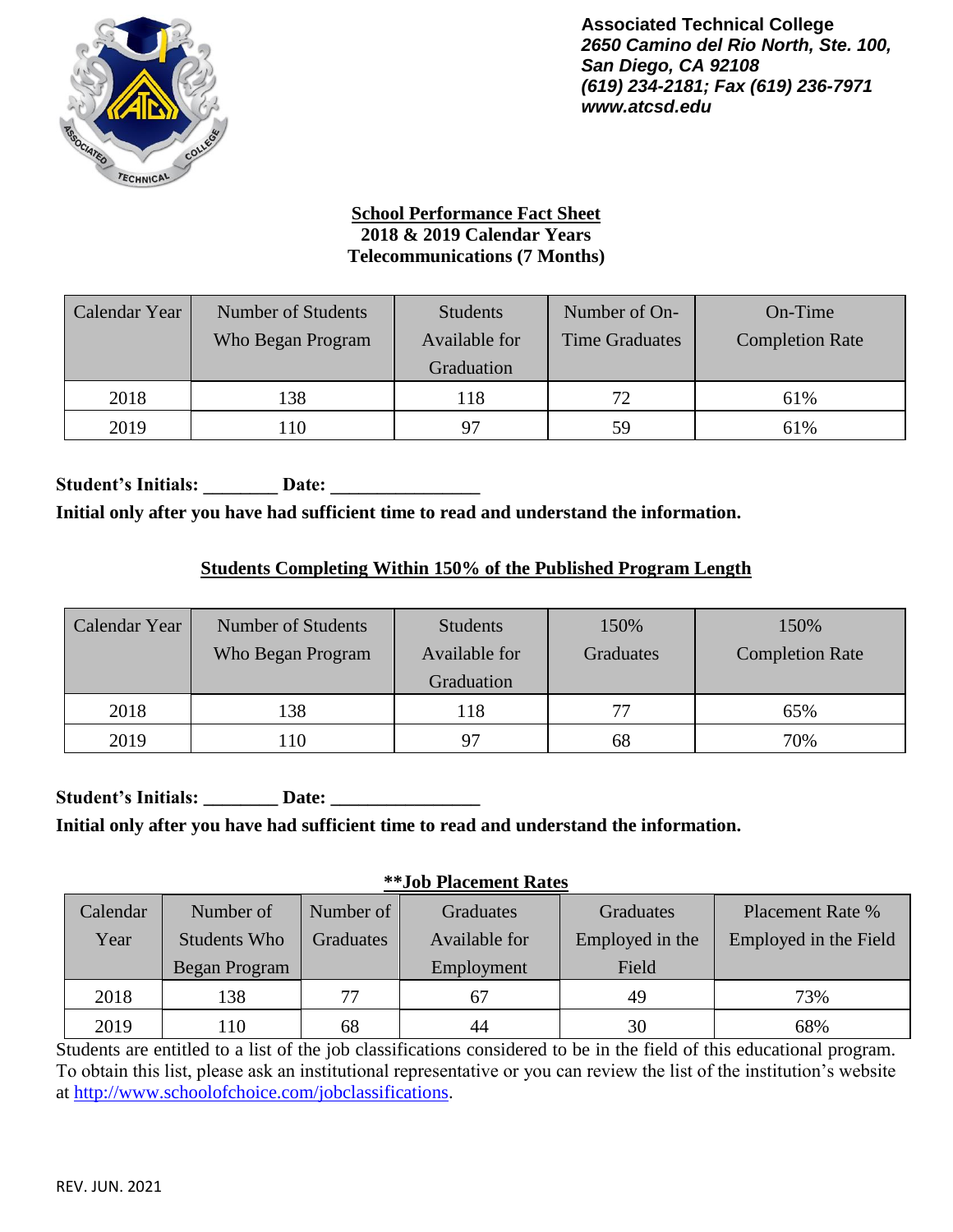

## **\*\*Gainfully Employed Categories**

#### **\*\*Part-Time v. Full-Time Employment**

| Calendar | Graduates Employed in the  | Graduates Employed in the Field at Total Graduates Employed in |           |
|----------|----------------------------|----------------------------------------------------------------|-----------|
| Year     | Field 20-29 Hours Per Week | Least 30 Hours Per Week                                        | the Field |
| 2018     |                            | 47                                                             | 49        |
| 2019     |                            | 29                                                             | 30        |

#### **\*\*Single Position vs. Concurrent Aggregated Position**

| Calendar |                            | Graduates Employed in the Graduates Employed in the Field in Total Graduates Employed in |           |
|----------|----------------------------|------------------------------------------------------------------------------------------|-----------|
| Year     | Field in a Single Position | <b>Concurrent Aggregated Positions</b>                                                   | the Field |
| 2018     |                            |                                                                                          | 49        |
| 2019     | 30                         |                                                                                          | 30        |

### **\*\*Self-Employd / Freelance Positions**

| Calendar | Graduates Employed who are Self-Employed | Total Graduates Employed in the Field |
|----------|------------------------------------------|---------------------------------------|
| Year     | or Working Freelance                     |                                       |
| 2018     |                                          | 49                                    |
| 2019     |                                          | 30                                    |

#### **\*\*Institutional Employment**

| Calendar | Graduates Employed in the Field who are Employed by the  | <b>Total Graduates Employed in</b> |
|----------|----------------------------------------------------------|------------------------------------|
| Year     | Institution, an Employer Owned by the Institution, or an | the Field                          |
|          | Employer who Shares Ownership with the Institution.      |                                    |
| 2018     |                                                          | 49                                 |
| 2019     |                                                          | 30                                 |

Student's Initials: **Date:** Date:

**Initial only after you have had sufficient time to read and understand the information.**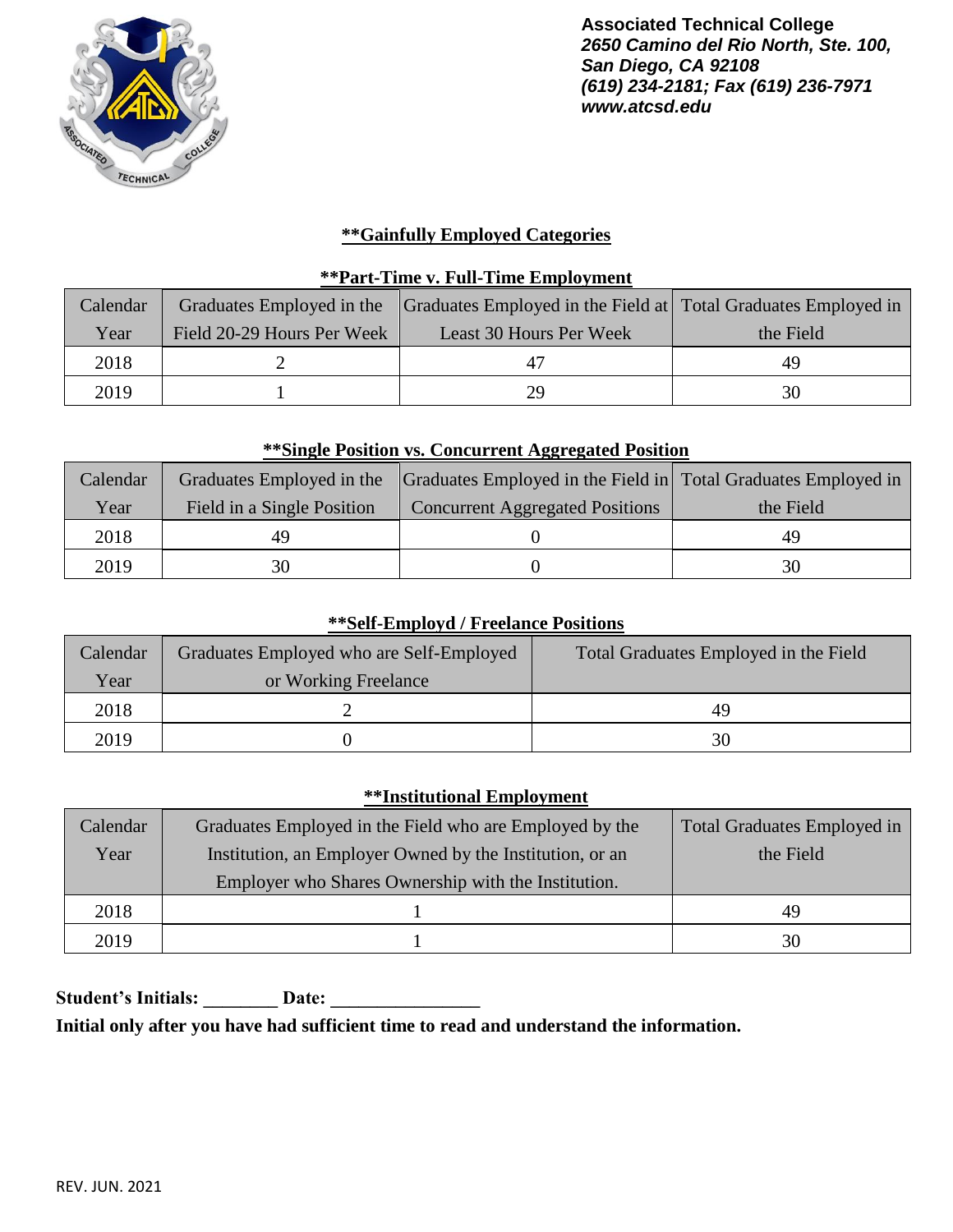

| <b>Calendar</b><br>Year | Number of<br><b>Graduates in</b><br><b>Calendar Year</b> | <b>Number of</b><br><b>Graduates</b><br><b>Taking Exam</b> | <b>Number Who</b><br><b>Passed First</b><br><b>Available Exam</b><br>Exam | <b>Number Who</b><br><b>Failed First</b><br><b>Available</b><br>Exam | <b>Passage</b><br>Rate |
|-------------------------|----------------------------------------------------------|------------------------------------------------------------|---------------------------------------------------------------------------|----------------------------------------------------------------------|------------------------|
| 2018                    | N/A                                                      | N/A                                                        | N/A                                                                       | N/A                                                                  | N/A                    |
| 2019                    | N/A                                                      | N/A                                                        | N/A                                                                       | N/A                                                                  | N/A                    |

Licensure examination passage data is not available from the state agency administering the examination. We are unable to collect data from  $#$  graduates.

**Student's Initials: Date: Initial only after you have had sufficient time to read and understand the information.**

## **\*\*Salary and Wage Information**

# **Annual salary and wages reported for graduates employed in the field**

| Calendar | Graduates     | Graduates | Annual Salary and Wages Reported Graduates Employed |             |             |             |              |
|----------|---------------|-----------|-----------------------------------------------------|-------------|-------------|-------------|--------------|
| Year     | Available for | Employed  | in the Field                                        |             |             |             |              |
|          | Employment    | in Field  | $$15,000$ to                                        | \$20,001 to | \$25,001 to | \$30,001 to | Students not |
|          |               |           | \$20,000                                            | \$25,000    | \$30,000    | \$35,000    | Reporting    |
|          |               |           |                                                     |             |             |             | Salary       |
| 2018     | 67            | 49        | 2                                                   |             | 18          | 23          |              |
| 2019     | 44            | 30        |                                                     |             |             |             |              |

Students are entitled to a list of the objective sources of information used to substantiate the salary disclosure. To obtain this list, pelase ask an institutional representative where to view this list.

Student's Initials: **Date: Date:** 

**Initial only after you have had sufficient time to read and understand the information.**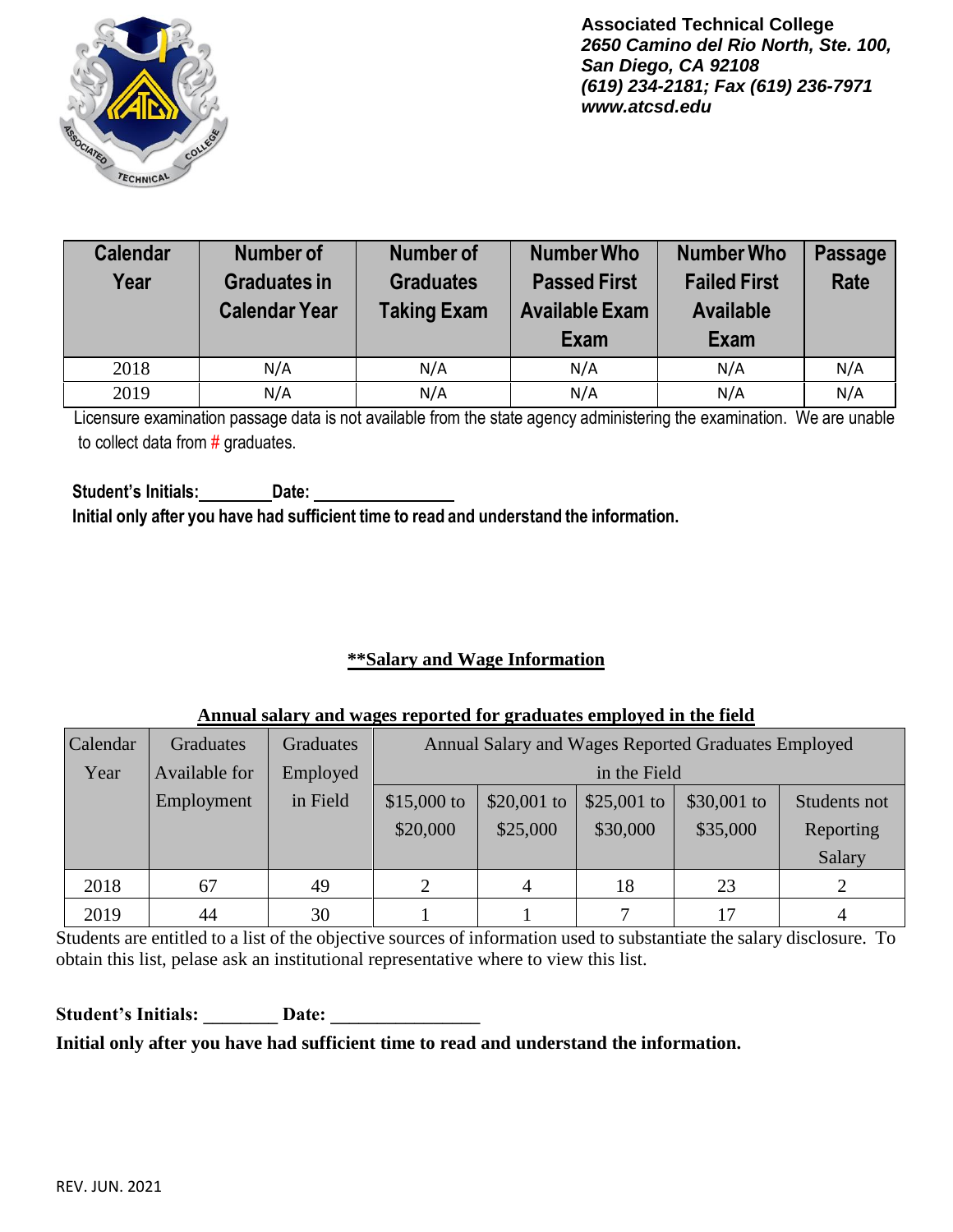

# **Cost of Educational Program**

Total charges for the program for students completing on-time in 2019: \$17,000. Total charges may be higher for students that do not complete on time.

Total charges for the program for students completing on-time in 2018: \$17,000. Total charges may be higher for students that do not complete on time.

Student's Initials: Date: <u>Date:</u>

**Initial only after you have had sufficient time to read and understand the information.**

| Calendar | Most recent three    | The percentage of     | The percentage of        | The average amount of    |
|----------|----------------------|-----------------------|--------------------------|--------------------------|
| Year     | year cohort default  | enrolled students in  | graduates in 2018/19 who | federal student loan     |
|          | rate, as reported by | 2018/19 receiving     | took out federal student | debt of 2018/19          |
|          | the United State     | federal student loans | loans to pay for this    | graduates who took out   |
|          | Department of        | to pay for this       | program.                 | federal student loans at |
|          | Education. *         | program.              |                          | this institution.        |
| 2018     | 27.4%                | 82%                   | 86%                      | \$7,450                  |
| 2019     | 28%                  | 69.8%                 | 79.5%                    | \$8,770                  |

## **Federal Student Loan Debt**

\*The percentage of students who defaulted on their federal student loans is called the Cohort Default Rate (CDR). It shows the percentage of this school's students who were more than 270 days (9 months) behind on their federal student loans within three years of when the first payment was due. This is the most recent CDR reported by the U.S. Department of Education.

Student's Initials: **Date: Date: Initial only after you have had sufficient time to read and understand the information.**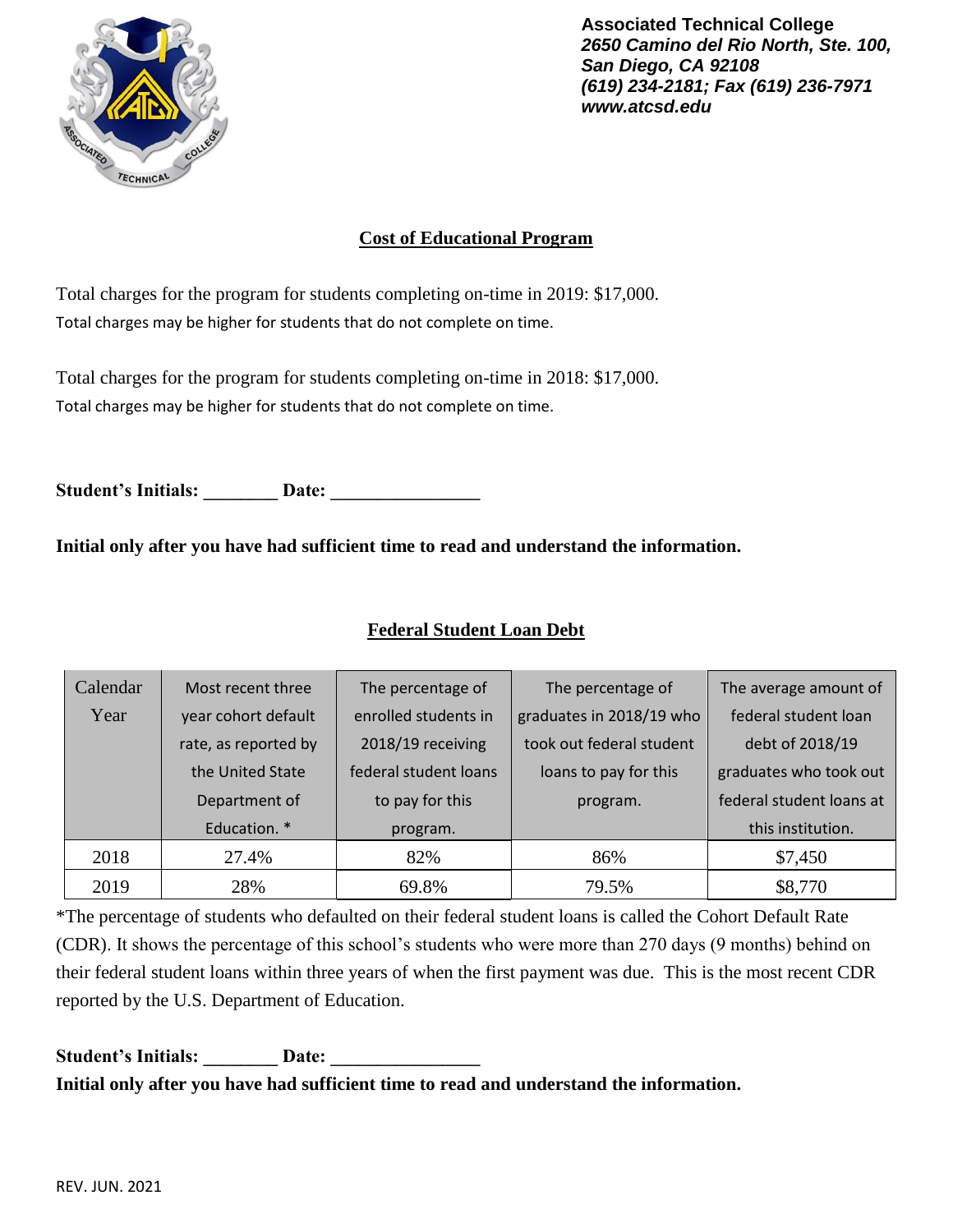

This fact sheet is filed with the Bureau for Private Postsecondary Education. Regardless of any information you may have relating to completion rates, placement rates, starting salaries, or license exam passage rates, this fact sheet contains the information as calculated pursuant to state law.

Any questions a student may have regarding this fact sheet that have not been satisfactorily answered by the institution may be directed to the Bureau for Private Postsecondary Education at: PO Box 980818 West Sacramento, CA 95798[, www.bppe.ca.gov,](http://www.bppe.ca.gov/) Toll-free (888)370-7589 or (916) 431-6959 or by fax: (916)263-1897.

| <b>Student Signature:</b> | Date: |
|---------------------------|-------|
| School Official:          | Date: |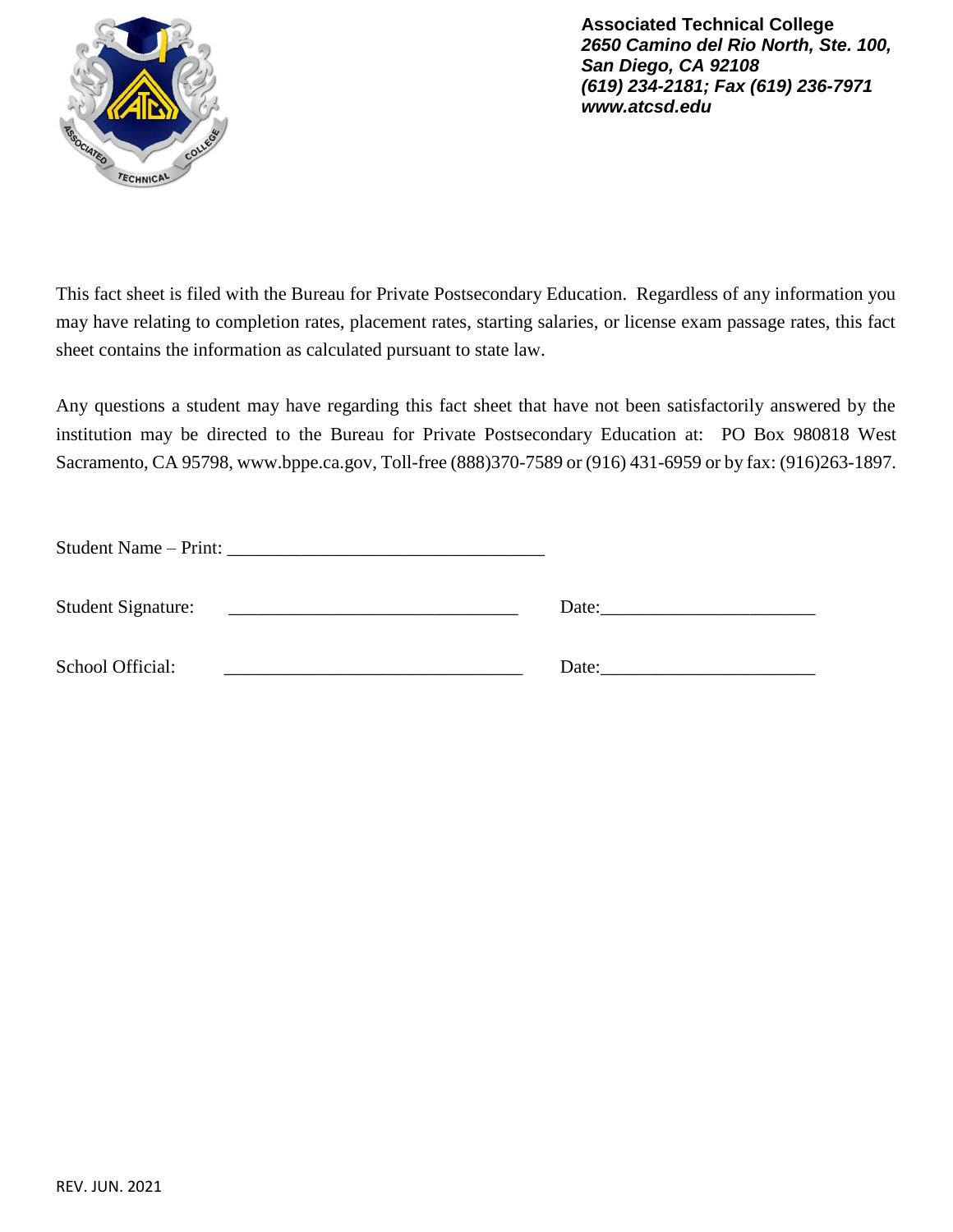

# *Definitions*

- "Number of Students Who Began the Program" means the number of students who began a program who were scheduled to complete the program within 100% of the published program length within the reporting calendar year and excludes all students who cancelled during the cancellation period.
- "Students Available for Graduation" is the number of students who began the program minus the number of students who have died, been incarcerated, or been called to active military duty.
- "Number of On-time Graduates" is the number of students who completed the program within 100% of the published program length within the reporting calendar year.
- "On-time Completion Rate" is the number of on-time graduates divided by the number of students available for graduation.
- "150% Graduates" is the number of students who completed the program within 150% of the program length (includes on-time graduates).
- "150% Completion Rate" is the number of students who completed the program in the reported calendar year within 150% of the published program length, including on-time graduates, divided by the number of students available for graduation.
- "Graduates Available for Employment" means the number of graduates minus the number of graduates unavailable for employment.
- "Graduates Unavailable for Employment" means the graduates who, after graduation, die, become incarcerated, are called to active military duty, are international students that leave the United States or do not have a visa allowing employment in the United States, or are continuing their education in an accredited or bureau-approved postsecondary institution.
- "Graduates Employed in the Field" means graduates who beginning within six months after a student completes the applicable educational program are gainfully employed, whose employment has been reported, and for whom the institution has documented verification of employment. For occupations for which the state requires passing an examination, the six months period begins after the announcement of the examination results for the first examination available after a student completes an applicable educational program.
- "Placement Rate Employed in the Field" is calculated by dividing the number of graduates gainfully employed in the field by the number of graduates available for employment.
- "Number of Graduates Taking Exam" is the number of graduates who took the first available exam in the reported calendar year.
- "First Available Exam Date" is the date for the first available exam after a student completed a program.
- "Passage Rate" is calculated by dividing the number of graduates who passed the exam by the number of graduates who took the reported licensing exam.
- "Number Who Passed First Available Exam" is the number of graduates who took and passed the first available licensing exam after completing the program.
- "Salary" is as reported by graduate or graduate's employer.
- "No Salary Information Reported" is the number of graduates for whom, after making reasonable attempts, the school was not able to obtain salary information.